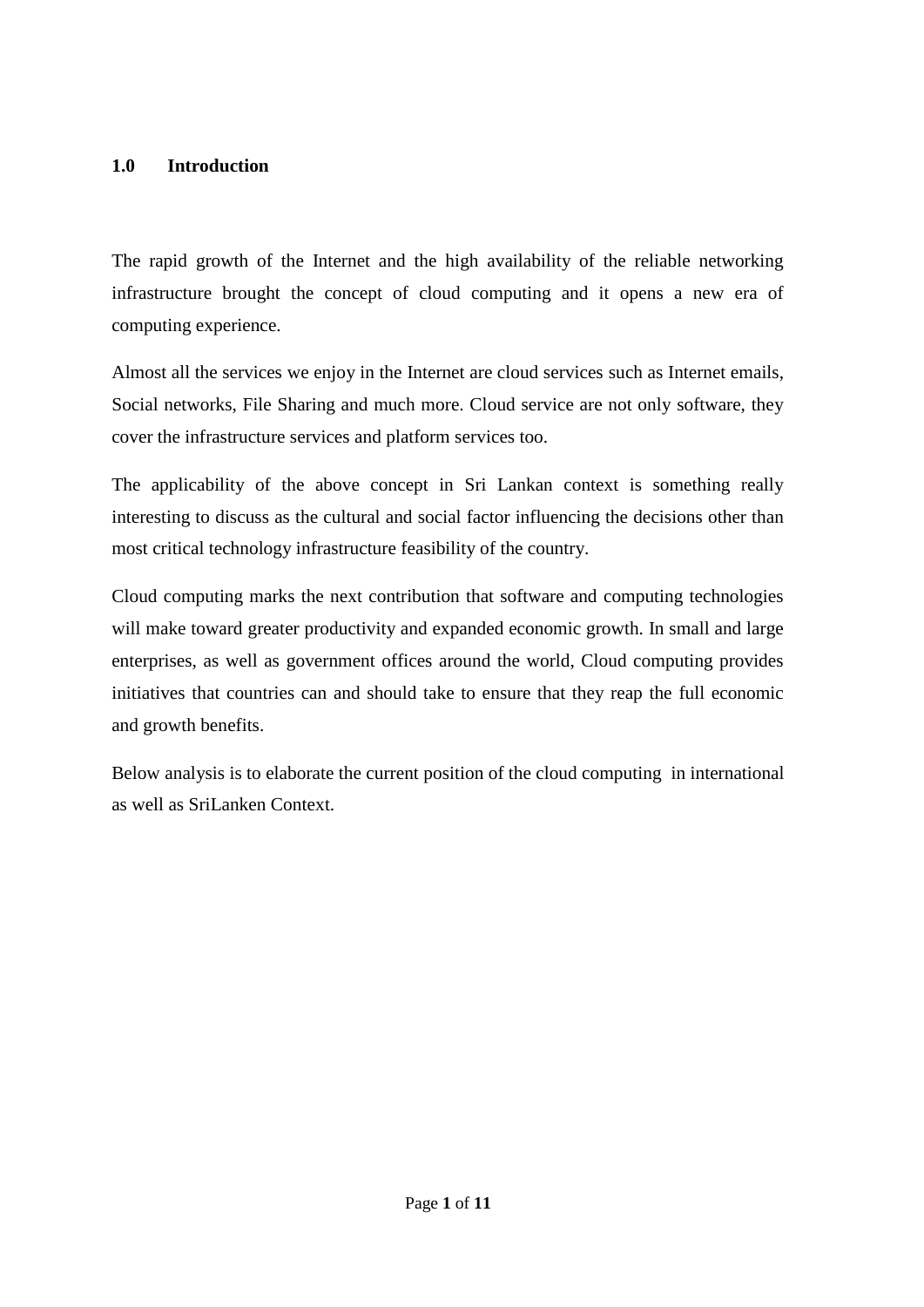### **1. Overview of Cloud computing**

**Cloud computing** is the delivery of [computing](http://en.wikipedia.org/wiki/Computing) and [storage capacity](http://en.wikipedia.org/wiki/Computer_data_storage) as a [service](http://en.wikipedia.org/wiki/Server_(computing)) to a heterogeneous community of end-recipients. The name comes from the use of a cloudshaped symbol as an abstraction for the complex infrastructure it contains in system diagrams. Cloud computing entrusts services with a user's data, software and computation over a network.

There are three types of cloud computing

- [Infrastructure as a Service](http://en.wikipedia.org/wiki/Infrastructure_as_a_Service) (IaaS),
- [Platform as a Service](http://en.wikipedia.org/wiki/Platform_as_a_Service) (PaaS),
- [Software as a Service](http://en.wikipedia.org/wiki/Software_as_a_Service) (SaaS).

Using Infrastructure as a Service, users rent use of servers (as many as needed during the rental period) provided by one or more cloud providers. Using Platform as a Service, users rent use of servers and the system software to use in them. Using Software as a Service, users also rent application software and databases. The cloud providers manage the infrastructure and platforms on which the applications run.



## **Figure 1.1 cloud computing concepts.**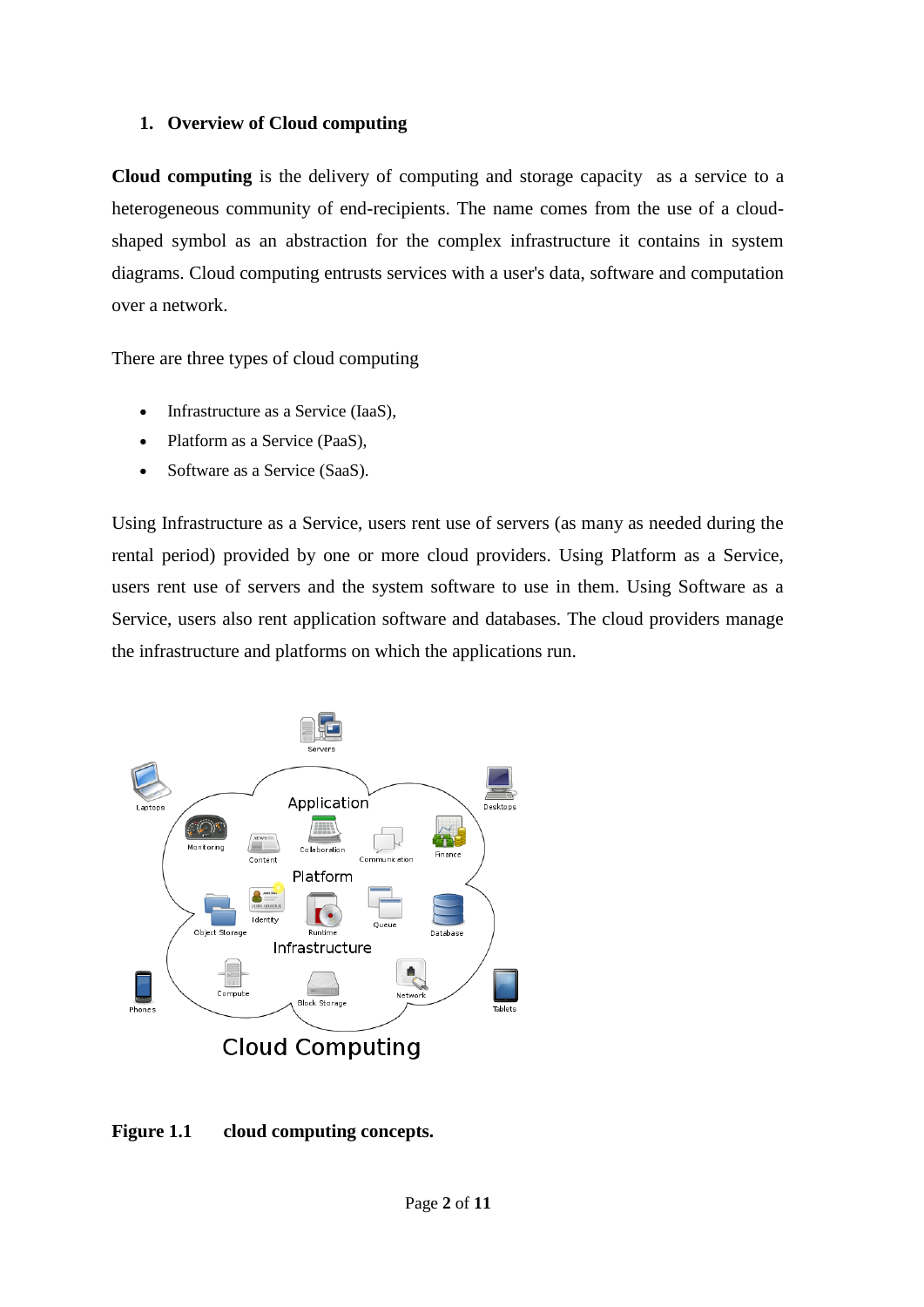It is well established that each of the individual elements of Cloud computing is critical to economic growth and job creation as the Cloud provides a positive multiplier opportunity. Executing on these policies will promote innovation.

Cloud computing will ensure that innovation is fully harnessed and realized. There is a sharp divide between advanced economies and the developing world when it comes to Cloud readiness. Japan, United States and European Union, have established a solid legal and regulatory base to support growth of Cloud computing. This is significant because, full benefits of a global Cloud computing environment require a broad network of effective laws and regulations

### **2. Current context of cloud computing in Sri Lanka**

What is very common in SriLanken context is outsourcing of total IT functionality. Organisation will use the systems as services and pay monthly rental based on employee count for the service.

Most common application of above is the software vender is responsible for maintenance of platform, soft ware and infrastructure. Further vender as well, outsource the infrastructure and platform from global service provider, which is comparatively cheap and most reliable method for the platform and infrastructure maintenance.

Global service providers are readily available for outsourcing of infrastructures and platforms and real challenge is to develop a product to support centralised solution which caters diversified customer requirements.

As living example in Sri Lanken context hSenid Business Solutions provides its latest product branded as PeoplesHR which is a cloud based application architecture, provides cloud based total solution for global cloud industry.

Infrastructure and platform of the above is outsources from Amazon.com and supporting software architecture is developed in Colombo research office.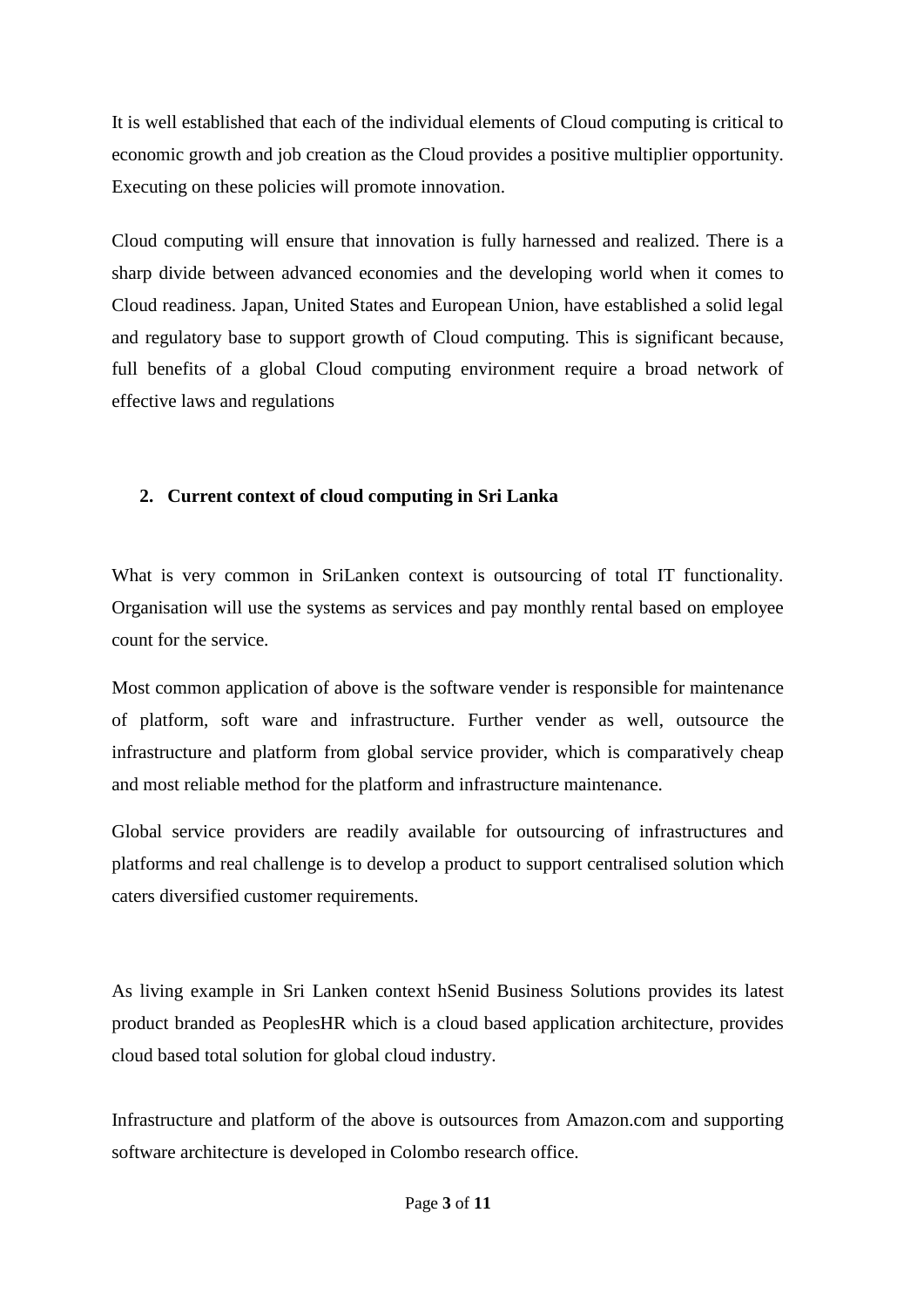Main theme, which uplifts popularity of this PeoplesHR is its business slogan *Simple*, *Fast, Green*

*Simple* means organisation could adopt a solution without following complex processes and without dealing with complex and expensive IT infrastructure formalities.

*Fast* stand for reduction of implementation cycle time . Since hosted products are readily available it is a matter of start using and the configuration.

*Green* refers to environmental friendliness of the product, reducing paperwork and contributing green initiatives taken by organisation to the corporate world.

# **3. Unique characteristics of information and communication technology, which create cloud**

'everything as a service'

.

Service-oriented architectures define standard interfaces and protocols (e.g. for discovery, quality, and data transfer) to allow developers to utilise information tools and functions as services that users can access without knowledge of, or control over, their internal workings.

availability of broadband

Both the reach and capacity of Internet Protocol networks are drivers of cloud computing. Moreover, as capacity grows, more demanding types of data can be used in commerce, entertainment, government, and business. In the early days of the web, data and an occasional image were retrieved by web browsers. Today users routinely download music and short video clips. However, full-length movies at high quality are still beyond most broadband connections.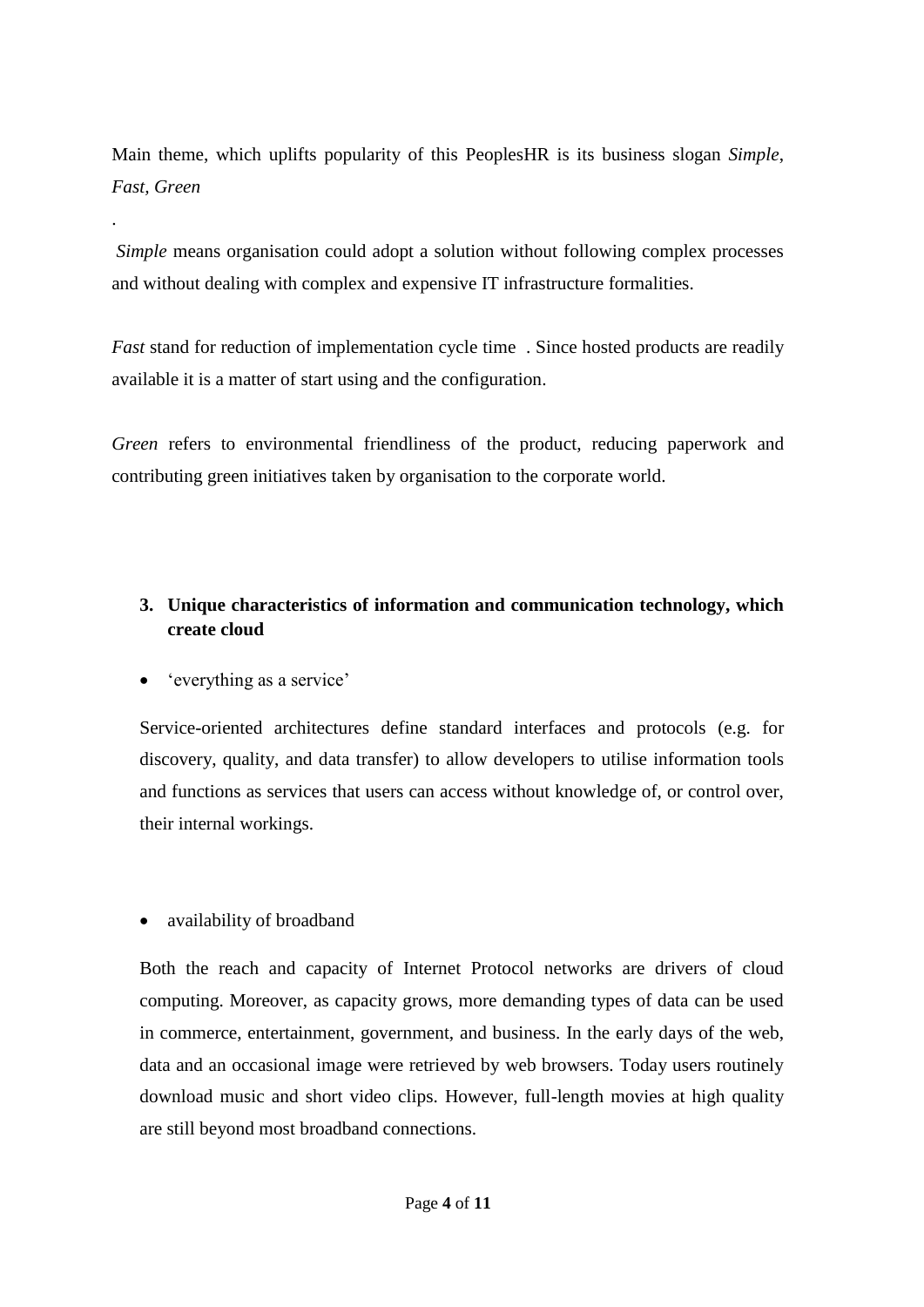warehouse-size data centres

Another driver of cloud computing is an evolution from small, distributed, dataoriented computing centres (e.g. 1000 node3, one petabyte4) to more cost-effective, very large scale commercial cloud services (e.g. 100,000 node, 100 petabyte). This is likely to continue.

• energy efficiency

In some data centres, only 30 per cent of the electric power is used by the IT equipment, with the remaining 70 per cent going to cooling, backup, etc. The last few years has seen rapid learning in warehouse-size data centres on the design of cooling systems (Google, 2009), environment monitoring (Liu, 2007), and backup with the result that power utility efficiency is improving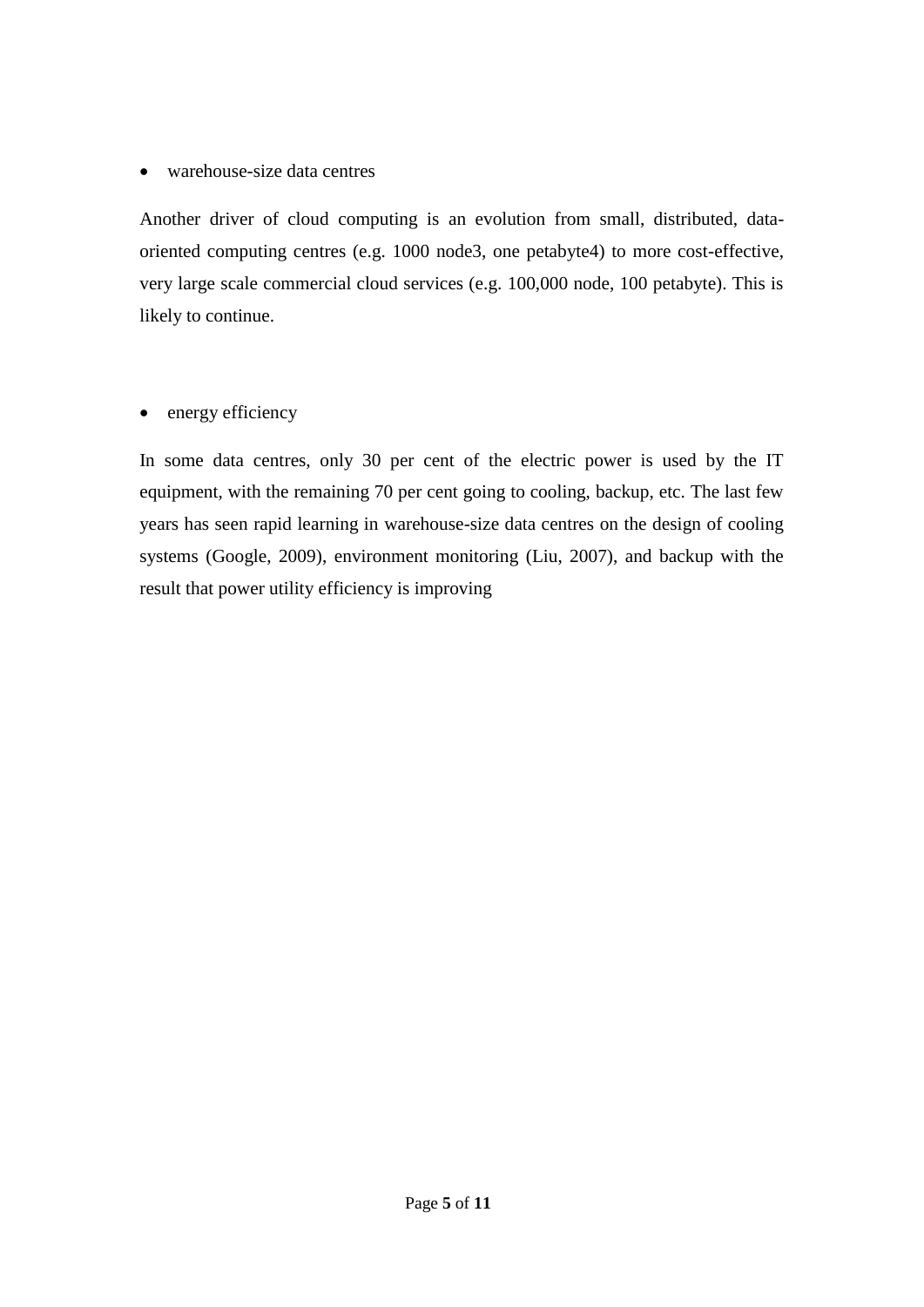**4. Pros and cons of Cloud Computing**



Figure 4.1 Graphical representations of Pros and Cons of Cloud Computing

## **4.1 Pros of Cloud computing.**

- Significantly lower cost required for data processing services when compared with the older model of establishing and maintaining software and its associated hardware on an internal system.
- The use of a cloud system removes the need for the potentially large capital and operating costs associated with purchasing or leasing such software and hardware and shifts the costs to a usage-based model.
- This can also substantially simplify a company's software and hardware structure and the associated costs
- A cloud-based system can also substantially increase the mobility and freedom of your employees and consultants, as it no longer matters where they are located. As long as they have an Internet connection and can access the cloud, they can utilize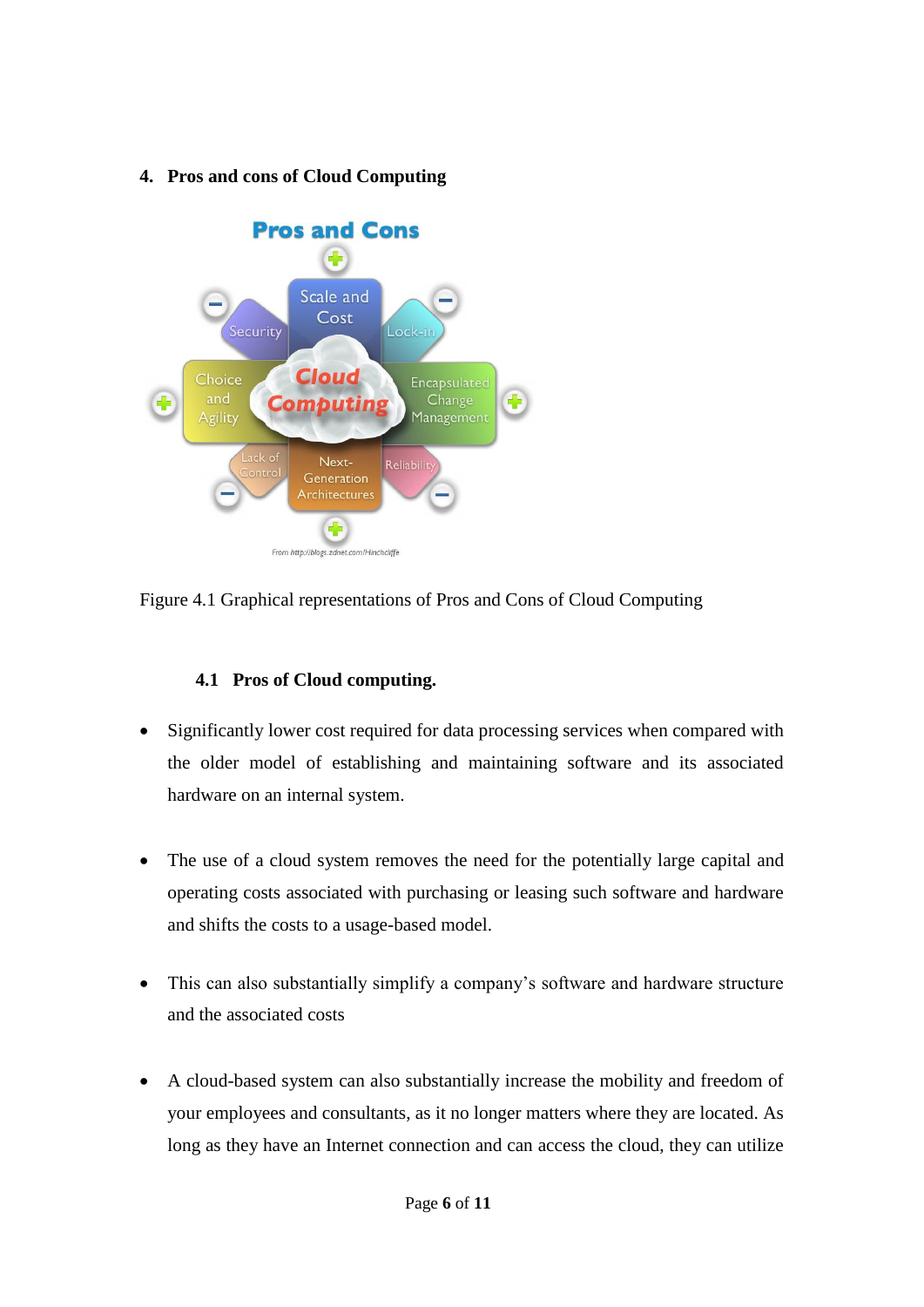the same software packages and do the same work as if they were all in a physical office location.

• Normally the user does not know where the software is located and this is irrelevant in any case. Multiple users from the same company can access the software from anywhere that they have an Internet connection. The costs of cloud computing are normally based on a usage model, with payments being charged on a time usage basis or an occurrence basis.

## **4.2 Cons of cloud computing**.

- Its dislocated nature, which is an advantage in many cases, can also be disadvantageous because the user loses control over the software application and becomes dependent on the provider to maintain, update and manage it
- If something goes wrong, the user does not have direct access to the software and must depend on the provider to fix the problem. If the provider is unresponsive or unable to fix the problem quickly, the user can experience significant issues

For example, problems would occur if your company uses a cloud-based payroll software system and that system goes down the night before payroll is due. These problems would quickly become much worse if the provider is unwilling or unable to fix the problem and reliable backup services are not available

- If company becomes dependent on a cloud-based software application and the provider is unable or unwilling to continue to provide that application, you will quickly encounter trouble
- Substantial risks in the privacy and confidentiality areas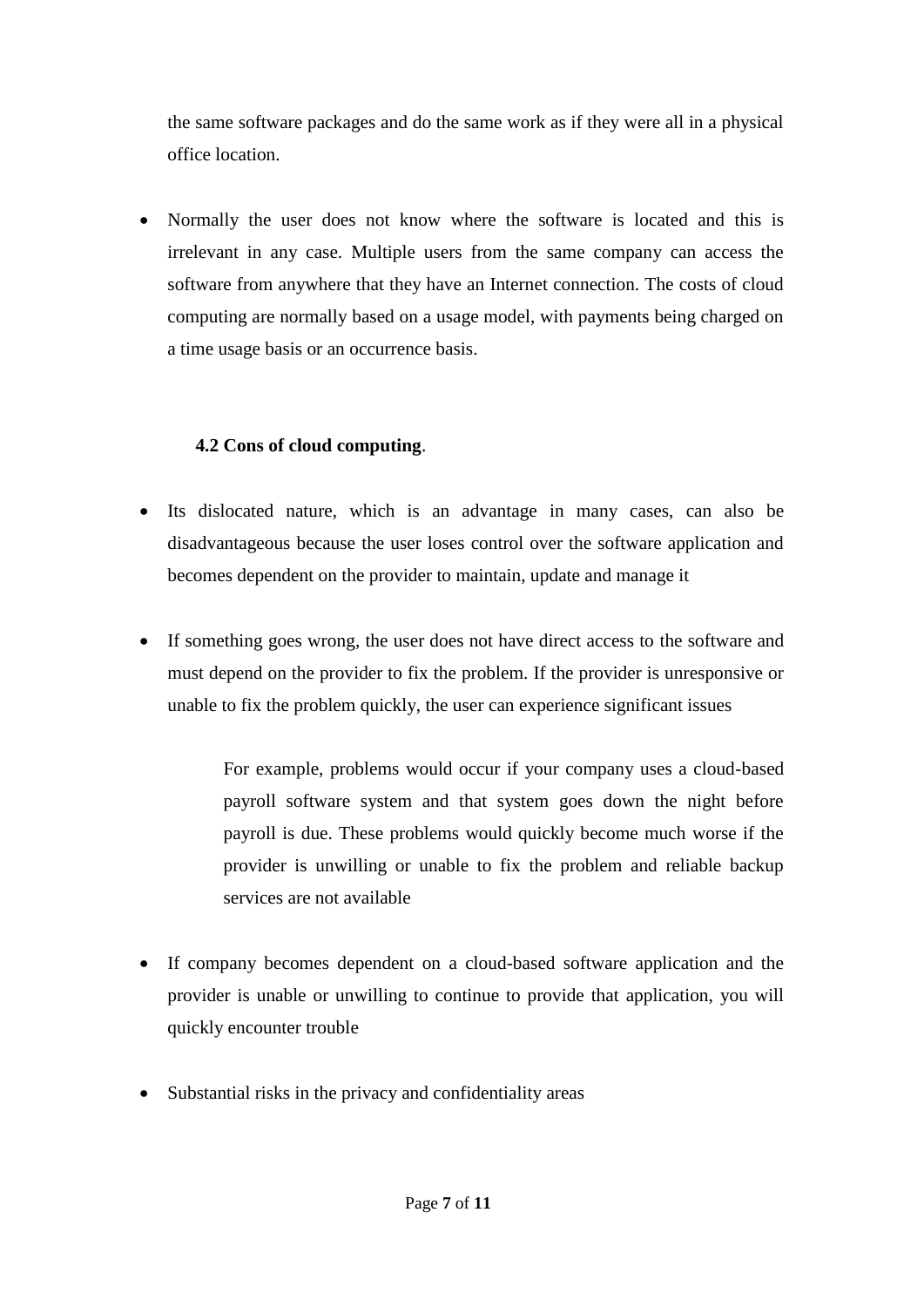By using a cloud system, your company's sensitive data and information will be stored on third-party servers, and you will probably have very limited knowledge or control regarding this information. If the provider has inadequate security or encryption systems or procedures, or if a breach of these systems or procedures occurs for any reason, your company's private and confidential data may become compromised

 Entrepreneurs and small companies face special challenges when using cloud systems.

> For example, if a cloud service provider can't or won't provide service, the user's best alternative may be immediate legal action. Many small companies are not able to mobilize their lawyers effectively in this way, and thus they may not be able to quickly cure or mitigate such nonperformance by the provider.

> This is also true for the privacy and security risks that I mention above  $- a$ small company can quickly get into substantial trouble if a security breach occurs from use of cloud-based systems, and they may not have the resources to adequately react to such a situation.

 cloud-based systems is to develop effective contingency plans. These plans should cover all of the various contingencies that you can anticipate and the proposed ways to deal with these contingencies.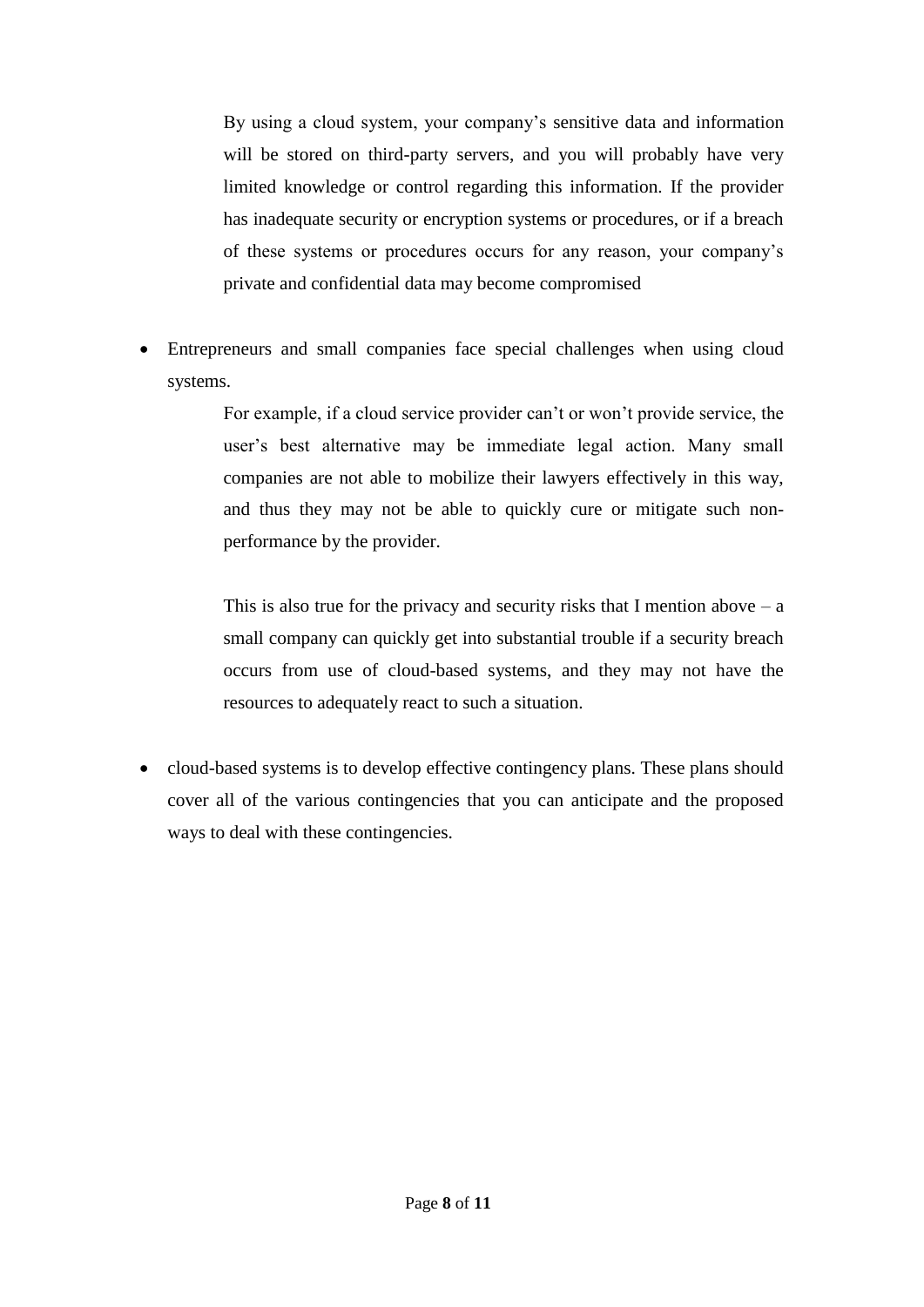### **5 Recommendations for improvements of industry**

- The success of Cloud computing depends on users faith that their information will not be used or disclosed in unexpected ways.
- At the same time, to maximize the benefit of the Cloud, providers must be free to move data through the Cloud in the most efficient way.
- Users must be assured that Cloud computing providers understand and properly manage the risks inherent in storing and running applications in the Cloud.
- Cloud providers must be able to implement cutting edge cyber security solutions without being required to use specific technologies.
- In Cyberspace, as in the real world, laws must provide meaningful deterrence and clear causes of action.
- Legal systems should provide an effective mechanism for law enforcement for Cloud providers themselves, to combat unauthorized access to data stored in the Cloud.
- In order to promote continued innovation and technological advancement, intellectual property laws should provide for clear protection, vigorous enforcement against misappropriation and infringement of the developments that underlie the Cloud.
- Cloud providers require efforts to promote openness and interoperability.
- Governments should work with industry to develop standards, while also working to minimize conflicting legal obligations on Cloud providers.

By their very nature, Cloud technologies operate across national boundaries.

 Cloud computing requires robust, ubiquitous and affordable broadband access. This can be achieved through policies that provide incentives for private sector investment in broadband infrastructure and laws that promote universal access to broadband.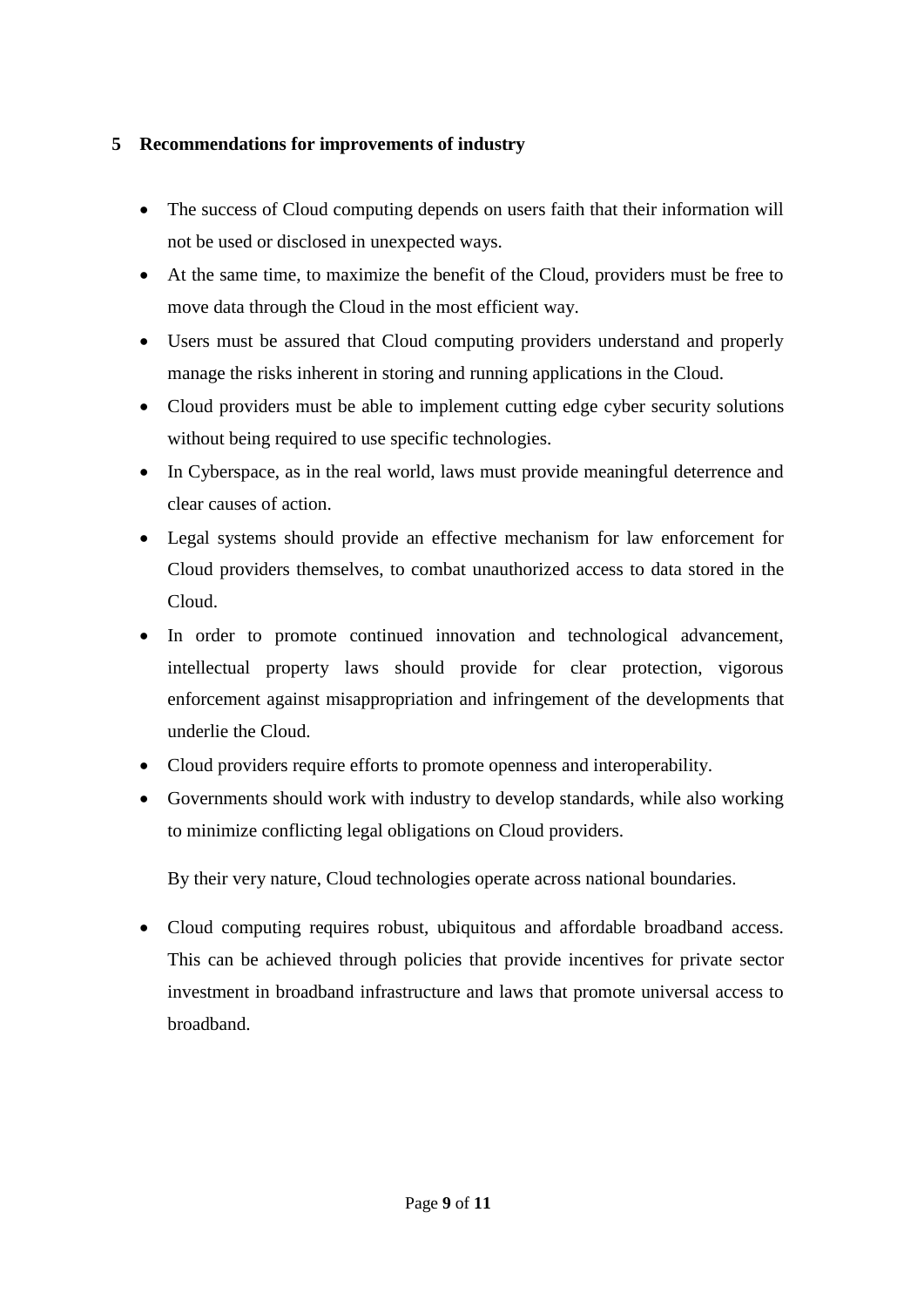#### **6 Conclusion**

Business owners should carefully evaluate the use of cloud-based systems.

The substantial potential cost savings along with the increased freedom and mobility offered by the cloud can be significant advantages for a growing business.

You need to be aware of the potential risks and problems that accompany a cloud-based system, however, and take appropriate steps to reduce and mitigate these problems.

While the risks that is mention above will never completely disappear, company can gain some protection by doing good due diligence on the cloud provider, having good, strong documents in place regarding the cloud relationship and having good contingency plans in place.

It's also critical to get advice and guidance from qualified technology and legal sources in connection with the proposed cloud relationship

To obtain the benefits of the Cloud, policymakers must provide a legal and regulatory framework that will promote innovation, provide incentives to build the infrastructure to support it and promote confidence that using the Cloud will bring the anticipated benefits without sacrificing expectations of privacy, security and safety.